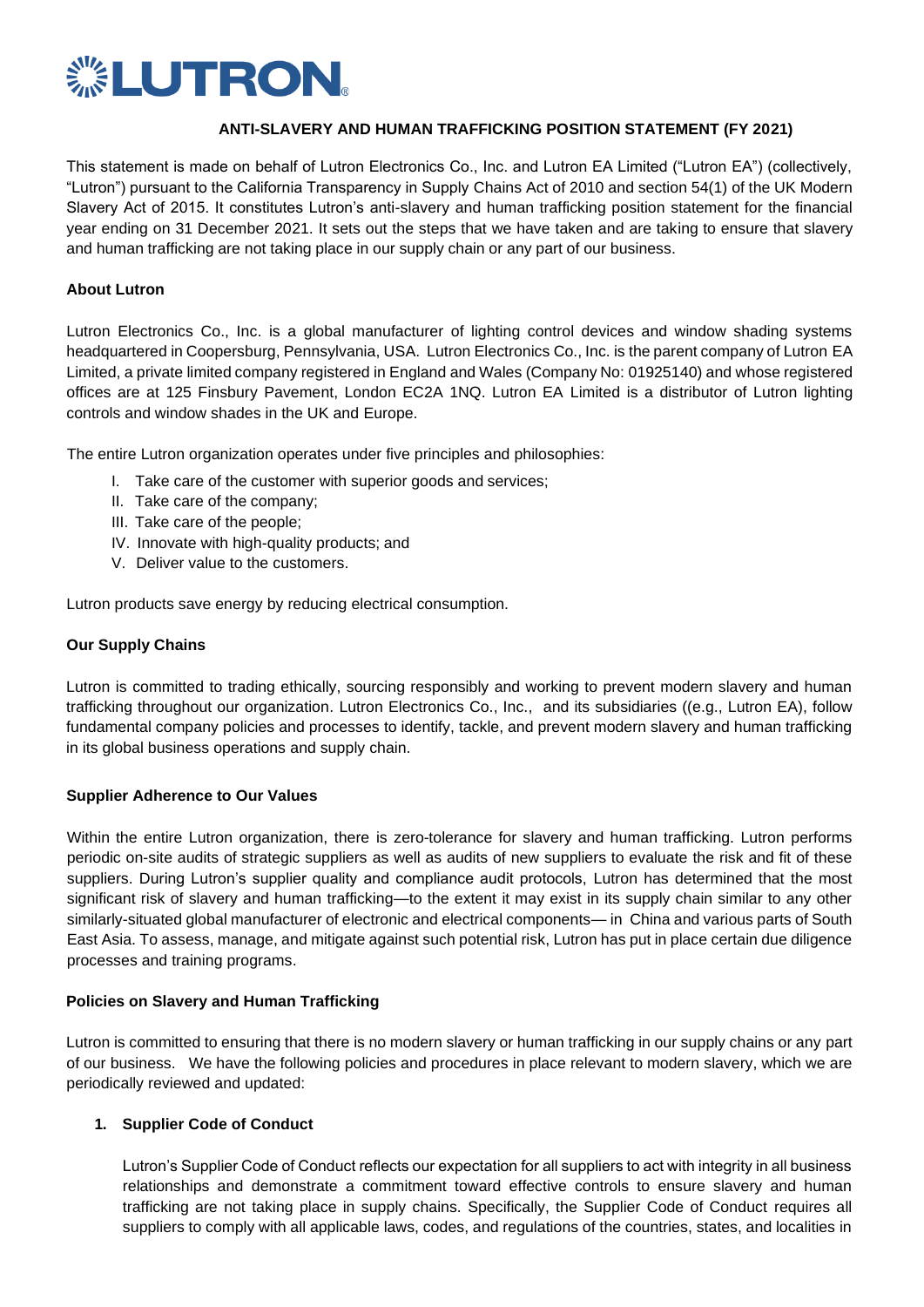which they operate, including the following labor practices:

## • **Child Labor**

Lutron will not engage in or support the use of child labor. Suppliers are expected to comply with all applicable local child labor laws and only employ workers that meet the applicable minimum legal age requirement(s) for their location.

## • **Minimum Wages**

Suppliers shall provide wages for regular and overtime work and benefits that meet or exceed legal requirements.

## • **Forced Labor**

Suppliers shall not use any forced, prison, or indentured labor. Lutron will not engage in or support the use of forced or involuntary labor, and as a result, Lutron will not purchase material or services from a supplier utilizing forced or involuntary labor.

## • **Discrimination**

Lutron supports diversity and equal opportunity in employment. Unlawful discrimination in the workplace is not tolerated. Suppliers are expected to comply with all applicable local laws concerning discrimination in hiring and employment practices.

## • **Anti-Slavery/Human Trafficking**

Lutron will not tolerate the use of slavery or human trafficking in any part of its business or supply chain, and expects its suppliers to take steps to ensure it is not taking place in their business or supply chains. We expect all suppliers to have effective controls to ensure slavery and human trafficking in any form do not occur in their supply chains.

Link to: [Supplier Code of Conduct](http://www.lutron.com/en-US/general/Pages/suppliertermsconditions/suppliercodeofconduct.aspx)

## **2. Conflict Minerals originating from the Democratic Republic of Congo**

Lutron supports ending the violence and human rights violations, including forced and child labor, that are associated with the mining of certain minerals in the Democratic Republic of Congo and surrounding countries.

Link to: [Conflict Minerals Policy](http://www.lutron.com/en-US/general/Documents/SupplierTermsConditions/Supplier%20Terms%20and%20Condition/Conflict_Minerals_Policy_Statement.pdf)

# **3. UK Modern Slavery Act of 2015 & California (USA) Transparency in Supply Chains position statements**

Since 2011 and 2016, Lutron has publicly posted on both its USA and UK/European websites, respectively, the steps it has taken in its supply chain to ensure and address that slavery and human trafficking are not taking place in its supply chain or any part of its business.

Link to: [Lutron's Anti-Slavery and Human Trafficking Annual Position](https://www.lutron.com/TechnicalDocumentLibrary/Lutron_FY_2020_Anti-Slavery_and_Human_Trafficking_Position_Statement_3.18.21_US.pdf) Statement **(published in 2021 for FY 2020)**

# **Due Diligence Processes for Slavery and Human Trafficking**

# **1. Sourcing from reputable suppliers.**

The vast majority of electrical components are sourced from distributors that are large publicly traded multinational companies, though certain small-to-mid-sized and privately held manufacturers supply Lutron with components. In addition to Lutron's manual and automated due diligence on these suppliers, Lutron relies on their respective Anti-Slavery and Human Trafficking and other compliance statements/declarations, as endorsed by their executive teams. In addition, Lutron routinely sends out compliance audit questionnaires to its suppliers located in jurisdictions that Lutron considers "high risk" as part of its overall strategic risk assessment.